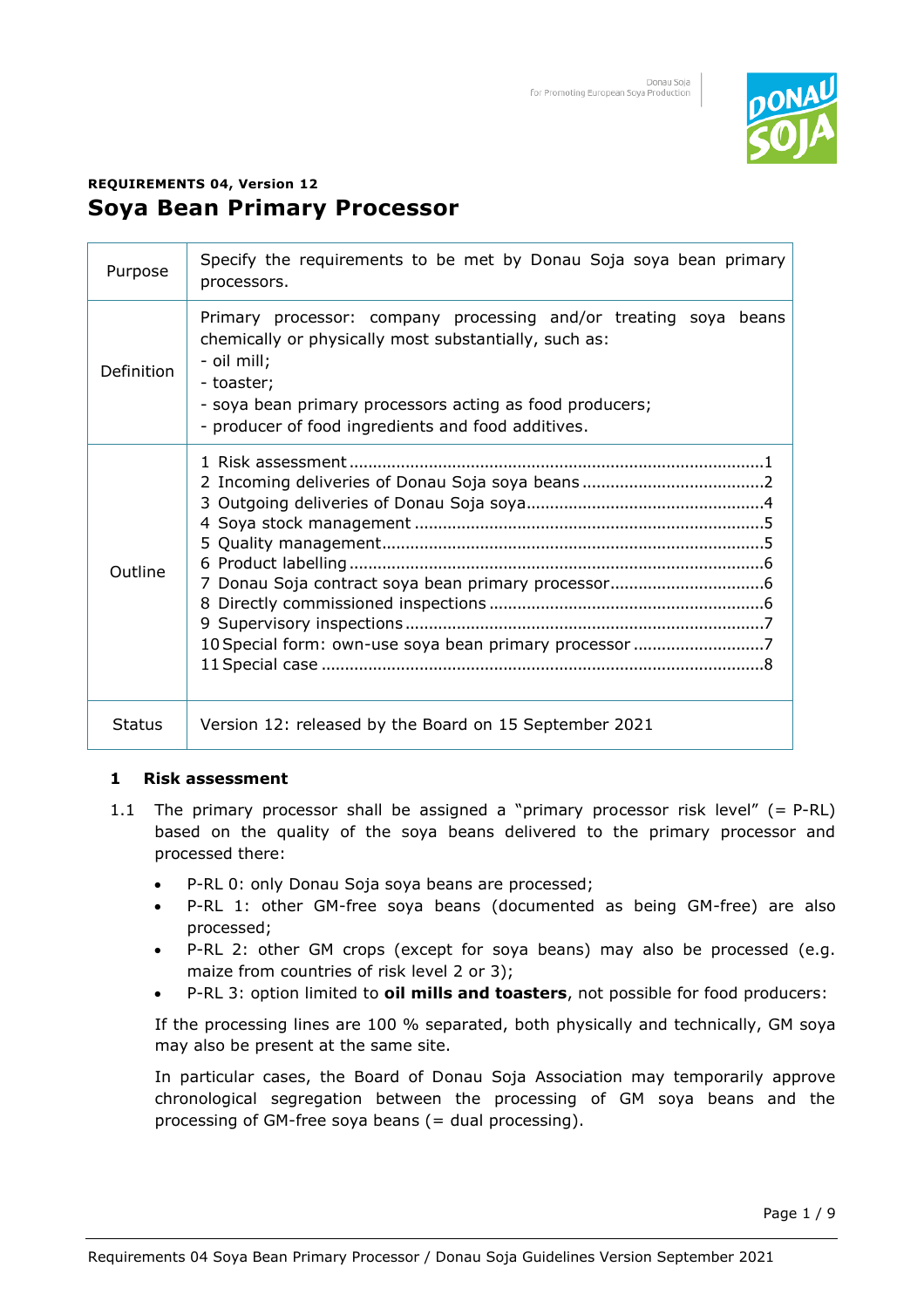

Approval of dual processing is conditional on the following steps:

- The oil mill/toaster shall submit in writing a duly justified application for approval to Donau Soja Association.
- Donau Soja Association shall commission a chargeable audit in order to verify that chronological segregation does not pose an increased risk of GM-free soya being mixed with GM soya.
- The Board shall, when taking a decision, take into account any recommendations provided by audit bodies. The Board shall also limit the duration of the approval granted to the oil mill/toaster to one year. Additional conditions for obtaining the approval, such as an increased frequency of analyses (rapid tests, PCR testing), may be imposed on the oil mill/toaster.
- The oil mill/toaster shall demonstrate compliance with the spirit of all requirements as stipulated in the Requirements R 05 (for Compound Feed Producers) for dual processing, particularly with regard to the risk analysis (document) mentioned in paragraph 4.6 and the carry-over analysis mentioned in paragraph 4.7.
- The oil mill/toaster shall verify the correct functioning of chronological segregation by conducting rapid GM tests (Roundup Ready and LibertyLink) on the first three truck deliveries of the first Donau Soja lot following the production conversion. The oil mill/toaster shall also document the results of these tests.
- If any condition of approval is violated, any approval that has been granted may be withdrawn at any time.

#### For **food producers:**

No P-RL 3 possible as no GM soya beans may be processed at the entire site.

#### **2 Incoming deliveries of Donau Soja soya beans**

- 2.1 Before accepting delivery, the primary processor shall take one sample of each transport unit (e.g. truck) and per 100 tonnes respectively. The sample shall be divided for the following purposes:
	- retained sample, which shall be stored for at least one year safely and without influencing its quality, ensuring traceability;
	- rapid test (Roundup Ready and LibertyLink) and, where applicable, further testing (see 2.2).

Please note: Sampling and storage shall be in accordance with the customs of the Agricultural Products Exchange in Vienna (Börse für landwirtschaftliche Produkte in Wien) or with the GAFTA Sampling Rules No. 124 (chapter 3 "General", chapter 4 "Method of Drawing Samples", chapter 5 "Sample Labels").

- 2.2 The primary processor shall conduct an approved rapid GM test (Roundup Ready and LibertyLink) on all samples taken for this purpose and referred to in paragraph 2.1 above. Afterwards, and depending on the test result, the primary processor shall implement the following measures:
	- If the  $1<sup>st</sup>$  rapid test does not detect any GM content: The primary processor shall accept the corresponding soya bean lot.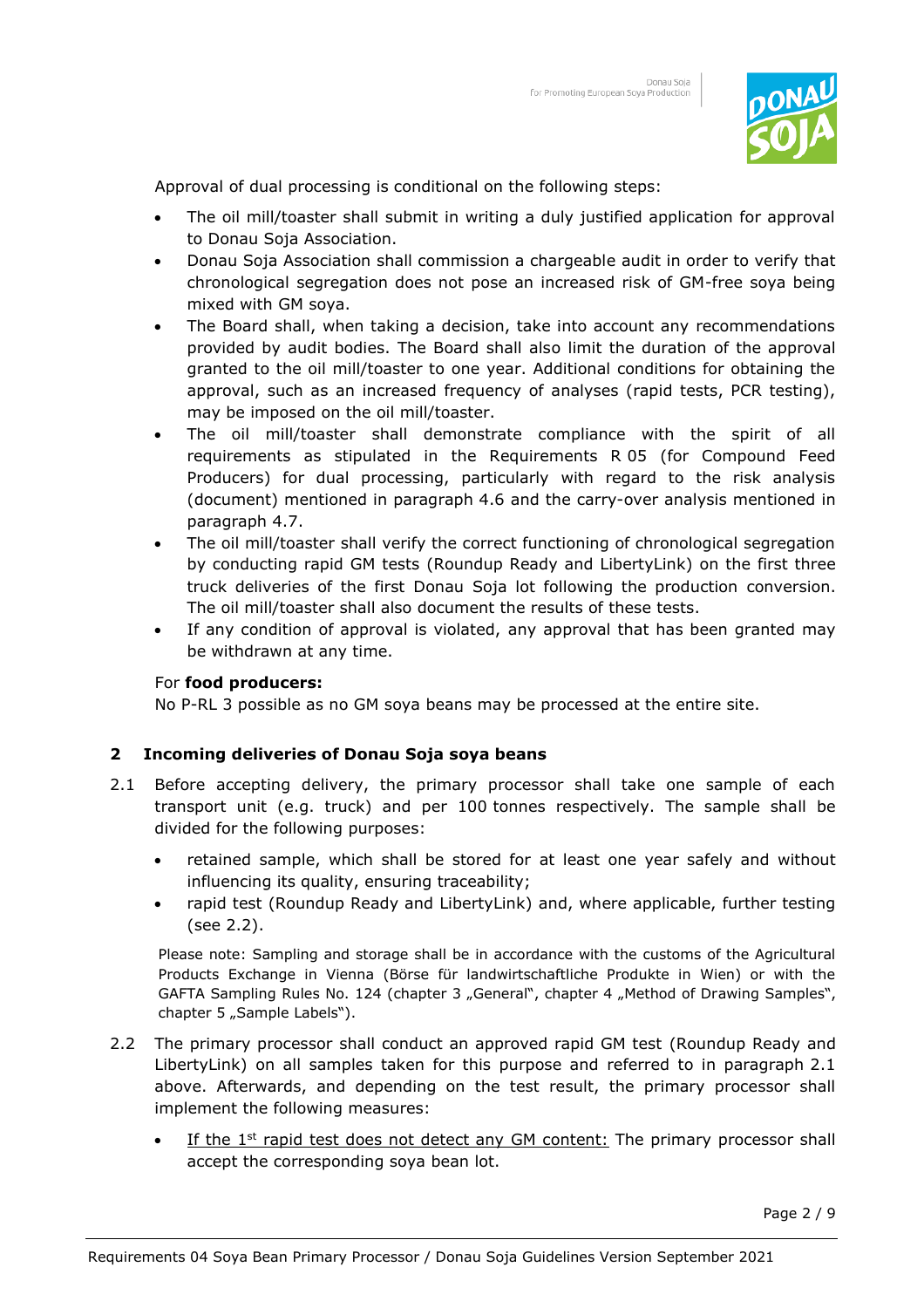

- If the  $1<sup>st</sup>$  rapid test detects the presence of GM content: The primary processor shall subject the sample to two further rapid tests.
- If neither the  $2^{nd}$  nor the  $3^{rd}$  rapid test detects any GM content: The primary processor shall accept the corresponding soya bean lot.
- If the  $2^{nd}$  or  $3^{rd}$  rapid test detects the presence of GM content: The primary processor shall either not accept the corresponding soya bean lot or shall store the lot separately. In addition, the primary processor shall have a PCR test performed at a laboratory accredited for this test procedure in accordance with ISO standard 17025.
- If the PCR test detects a GM content of less than 0.9 %: The primary processor shall inform their contracted certification body of the result, and send the relevant lot certificate to this certification body. Afterwards, the primary processor shall take the appropriate measures (root cause analysis).
- If the PCR test detects a GM content of 0.9 % or more: The primary processor shall inform their contracted certification body of the result (and send the relevant lot certificate to this certification body). Afterwards, the primary processor shall take the appropriate measures. The primary processor shall remove the soya lot with a GM content of 0.9 % or more from the flow of produce and shall **not** market this lot as Donau Soja.
- 2.3 Depending on the risk assessment (see Annex 04), further testing may be required:

The following shall apply to Donau Soja soya beans produced in production areas of GM risk level 2 (GM-RL 2, i.e. the cultivation of GM maize is possible): If the unwanted maize content in any soya bean lot exceeds the maximum level of 0.5 %, the corresponding sample shall be additionally analysed for approved GM maize varieties using rapid tests (Roundup Ready and LibertyLink).

- If the  $1<sup>st</sup>$  rapid test does not detect any GM content: The primary processor shall accept the corresponding soya bean lot.
- If the  $1<sup>st</sup>$  rapid test detects the presence of GM content: The primary processor shall subject the sample to two further rapid tests.
- If neither the  $2^{nd}$  nor the  $3^{rd}$  rapid test detects any GM content: The primary processor shall accept the corresponding soya bean lot.
- If the  $2^{nd}$  or  $3^{rd}$  rapid test also gives a positive result, the primary processor shall have a PCR test performed at a laboratory accredited for this test procedure in accordance with ISO standard 17025.
- If the PCR test detects a GM content of less than  $0.9 \%$ , the primary processor shall conduct a root cause analysis together with **their own** certification body in order to determine whether the contamination occurred accidentally and/or was technically unavoidable.
- If the PCR test detects a GM content of 0.9 % or more, the primary processor shall remove the lot concerned from the flow of produce and shall **not** market this lot as Donau Soja.
- 2.4 The primary processor shall document the following for all incoming deliveries of Donau Soja soya beans:
	- names, addresses and, where applicable, EU registration numbers (or equivalent specifications in non-EU countries) of all suppliers;

Page 3 / 9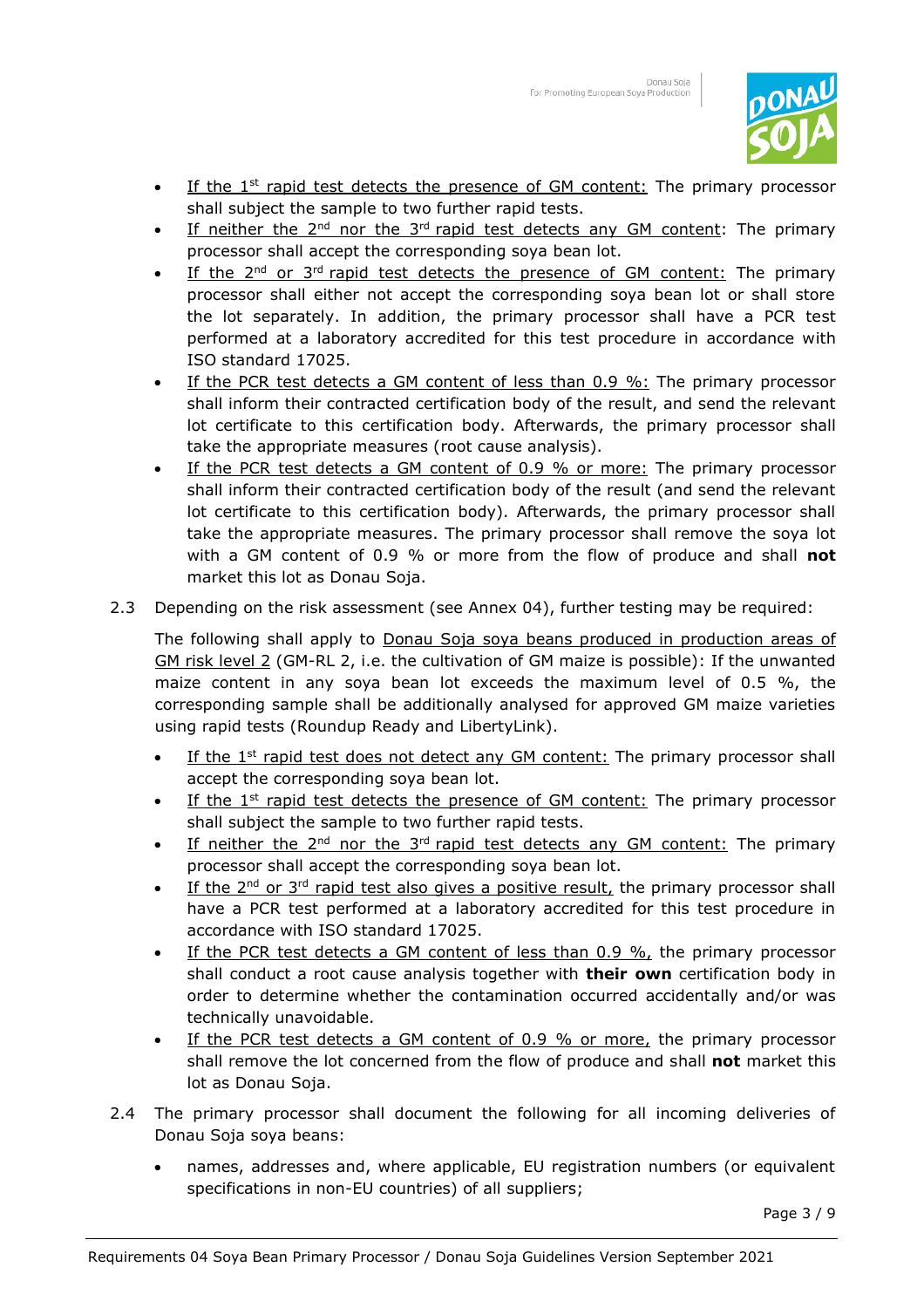

- results of rapid tests (Roundup Ready and LibertyLink) and, where applicable, of PCR testing;
- lot, quantity, quality label "Donau Soja", and lot certificates;
- delivery date, carrier and receiver;
- transfer cell.

## If the primary processor accepts Donau Soja soya beans directly from the soya bean farmer:

The primary processor shall document the Declarations of Self-Commitment – Farmers (Soya Bean Producers) for all incoming deliveries. The primary processor shall comply with all requirements laid down in R02, paragraph 10.1 ("Soya bean primary processor acting as a primary collector").

- 2.5 By the  $10<sup>th</sup>$  of each calendar month, the primary processor shall send the following information to Donau Soja Organisation [\(quality@donausoja.org\)](mailto:quality@donausoja.org), forwarding a copy of this information to the primary processor´s contracted certification body:
	- the quantity of Donau Soja soya beans (in tonnes) effectively delivered to the primary processor and processed there in the previous month, with reference to relevant lot certificates;
	- the quantity of processed Donau Soja soya invoiced and/or internally used in the previous month (all marketed Donau Soja products such as meal, oil-cake, oil, or food, plus customer names).

Please note: Licence fees shall be calculated based on the respective beans equivalent to the guantity of Donau Soja products invoiced and/or internally used; in case more than one Donau Soja product is used/invoiced, the licence fee shall be incurred only once per beans equivalent.

# **3 Outgoing deliveries of Donau Soja soya**

- 3.1 The primary processor shall document the following for all outgoing deliveries of processed Donau Soja soya products:
	- names, addresses and, where applicable, EU registration numbers (or equivalent specifications in non-EU countries) of all customers;
	- lot, quantity, quality label "Donau Soja";
	- delivery date, carrier and receiver;
	- loading cell.
- 3.2 The primary processor shall take a retained sample of each lot of processed soya products delivered, and shall store this sample for at least one year safely and without influencing its quality.

Please note: Sampling and storage shall be in accordance with the customs of the Agricultural Products Exchange in Vienna (Börse für landwirtschaftliche Produkte in Wien) or with the GAFTA Sampling Rules No. 124 (chapter 3 "General", chapter 4 "Method of Drawing Samples", chapter 5 "Sample Labels").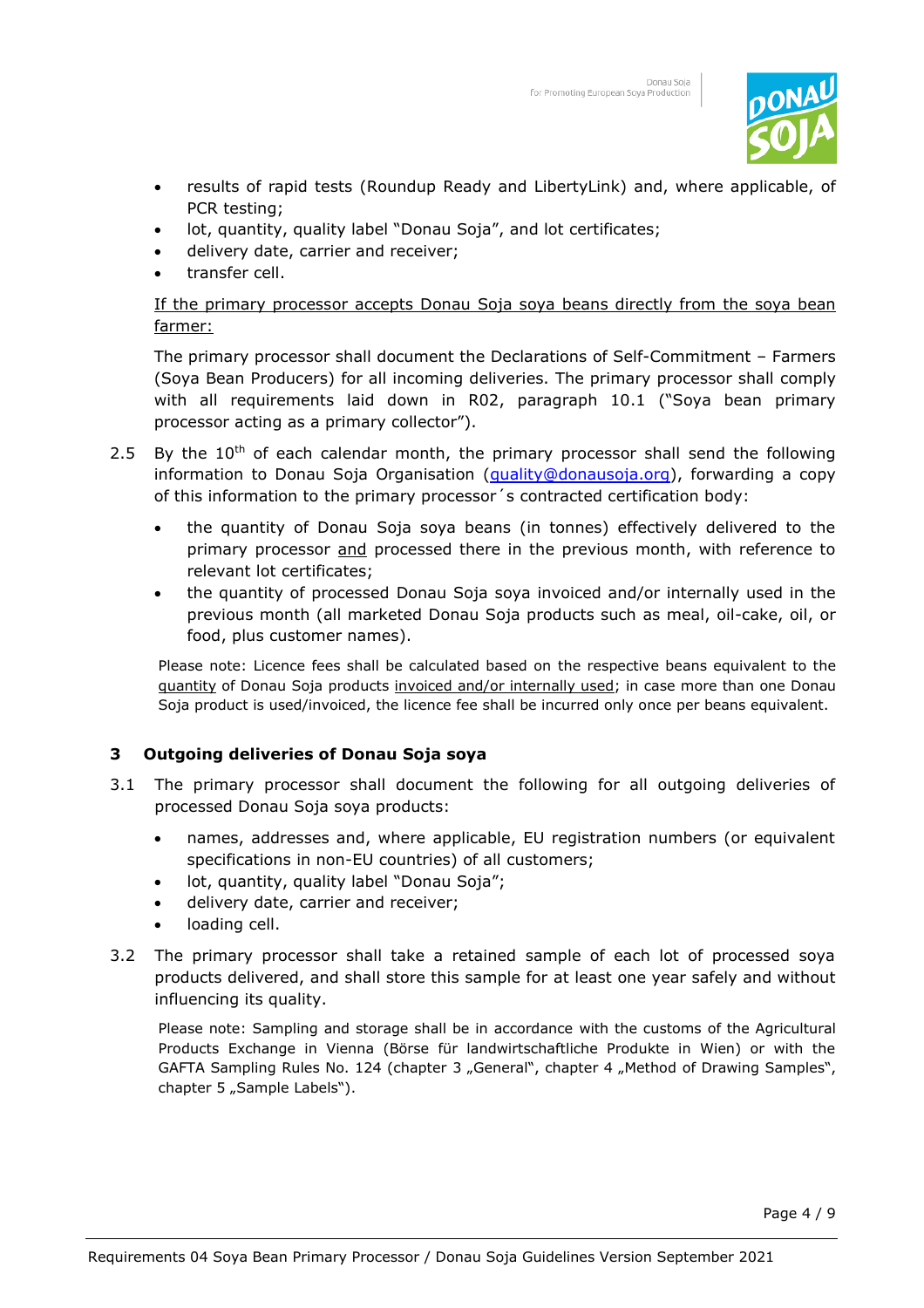

#### **4 Soya stock management**

- 4.1 In the following cases, the primary processor shall send to their certification body quantity amendment notifications regarding the stock of Donau Soja soya beans, specifying the reason for the notification:
	- carry-over: remaining stock from the previous harvest year (notification by 31 August of the current calendar year, otherwise these quantities in store shall no longer qualify as Donau Soja);
	- deviation of quantities delivered to the primary processor: incoming deliveries deviating from contracted delivery quantities.

#### **5 Quality management**

- 5.1 The primary processor shall operate a documented in-house QA system establishing standard operating procedures to prevent GM contamination throughout the company (including incoming delivery, processing, storage, cleaning, transportation, packing, and outgoing delivery). The primary processor shall also apply a risk-based PCR sampling plan ensuring that GM contamination is detected.
- 5.2 If the primary processor is a risk level 3 company (P-RL 3):

The primary processor shall document that GM and non-GM produce is separated 100 %, both physically and technically. Documentation shall be consistent and cover all stages from incoming produce to outgoing produce. (Companies which have been granted a temporary approval of dual processing in accordance with paragraph 1.1 are exempted from this provision.)

#### 5.3 If the primary processor is an oil mill or a toaster:

The primary processor shall, in the field of activity of "production of single feed material" be in possession of a certificate of one of the following QA systems:

- AMA Pastus +;
- QS audit system of the animal feed industry;
- $GMP +;$
- FEMAS (Feed Materials Assurance Scheme);
- SFPS\* (Swiss Feed Production Standard);
- QSGF Suisse\* (quality assurance for cereals/animal feed);
- EFISC (European Feed Ingredients Safety Certification);
- FCA (Feed Chain Alliance Standard); or
- another equivalent programme.

General note: Other equivalent programmes will be released as such by Donau Soja Association.

Note to \*: The standard will be recognised if the following conditions are met: A quality control plan, consisting of samples from both incoming and outgoing produce, satisfies at least the requirements of the applicable analysis plan of the AMA-feedstuff monitoring Pastus+ (version 1 valid from January 2020; annex 1 to AMA-Feedstuff guideline pastus+ and pastus+ Regulation for Small Quantities) as far as the point "sampling frequencies as well as methodology and frequency of analyses" is concerned. Inspections are performed at least once every two years. A certificate of conformity (e.g. inspection report) is provided to Donau Soja Association and/or the Donau Soja certification body upon request.

Page 5 / 9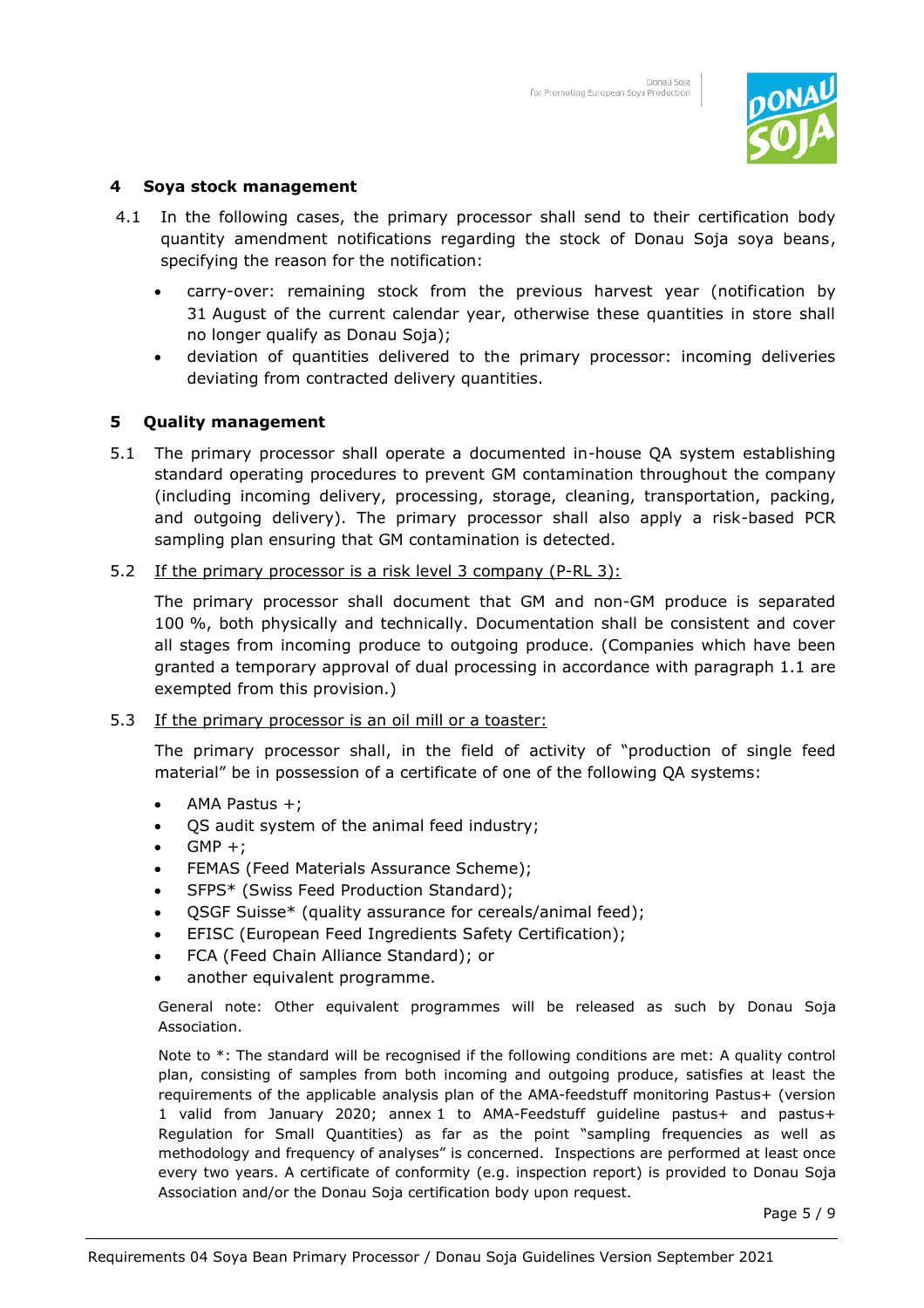

#### 5.4 If the primary processor is an oil mill:

As for Salmonella monitoring, the primary processor shall apply the requirements for analysis according to the AMA-feedstuff monitoring Pastus+ (version 1 valid from January 2020; annex 1 to AMA-Feedstuff guideline pastus+ and pastus+ Regulation for Small Quantities):

Number of analysis to be performed per year and operating site:

| Production<br>in t<br>Substance | < 1000 | $\geq 1.000 -$<br>< 3.000 | $\geq 3.000 -$<br>< 5.000 | $\geq 5.000 -$<br>$<$ 10.000 | $\geq 10.000 -$<br>$<$ 100.000 | $\geq$ 100.000-<br>$<$ 300.000 | $\geq$ 300,000 |
|---------------------------------|--------|---------------------------|---------------------------|------------------------------|--------------------------------|--------------------------------|----------------|
| Salmonella                      | 4      | o                         |                           | 12                           | 50                             | 90                             | 180            |

No strains of Salmonella are permissible.

In case of a positive finding (self-monitoring or external sampling), the required salmonella analyses need to be intensified for a period of three months, switching from a 1-fold approach to a 5-fold approach. If no positive result is obtained within that period, the 1-fold approach may be resumed.

5.5 If the primary processor wishes to market phospholipid mixtures as Donau Soja lecithins, the requirements detailed in Commission Regulation (EU) No 231/2012 for E 322 have to be complied with and compliance with these requirements has to be verified in any case.

#### **6 Product labelling**

- 6.1 The primary processor may label produce delivered (packaging) as "Donau Soja" if this produce is entirely (100 %) made up of Donau Soja soya products such as Donau Soja soya bean meal or Donau Soja soya bean oil.
- 6.2 In case of mixed products (containing both soya components and components other than soya), 100 % of the soya components shall be Donau Soja soya and all other product components shall also comply with the non-GM requirements.

#### **7 Donau Soja contract soya bean primary processor**

7.1 The primary processor and Donau Soja Organisation shall conclude the Donau Soja primary processor contract on the requirements to be met by the primary processor.

#### **8 Directly commissioned inspections**

- 8.1 The primary processor shall conclude an inspection contract with a certification body recognised by Donau Soja Organisation, commissioning this body to undertake chargeable inspections at the following frequency:
	- primary processors of all risk levels: first inspection;
	- primary processors of risk levels 0 and 1 (P-RL 0 and P-RL 1): additional annual inspection;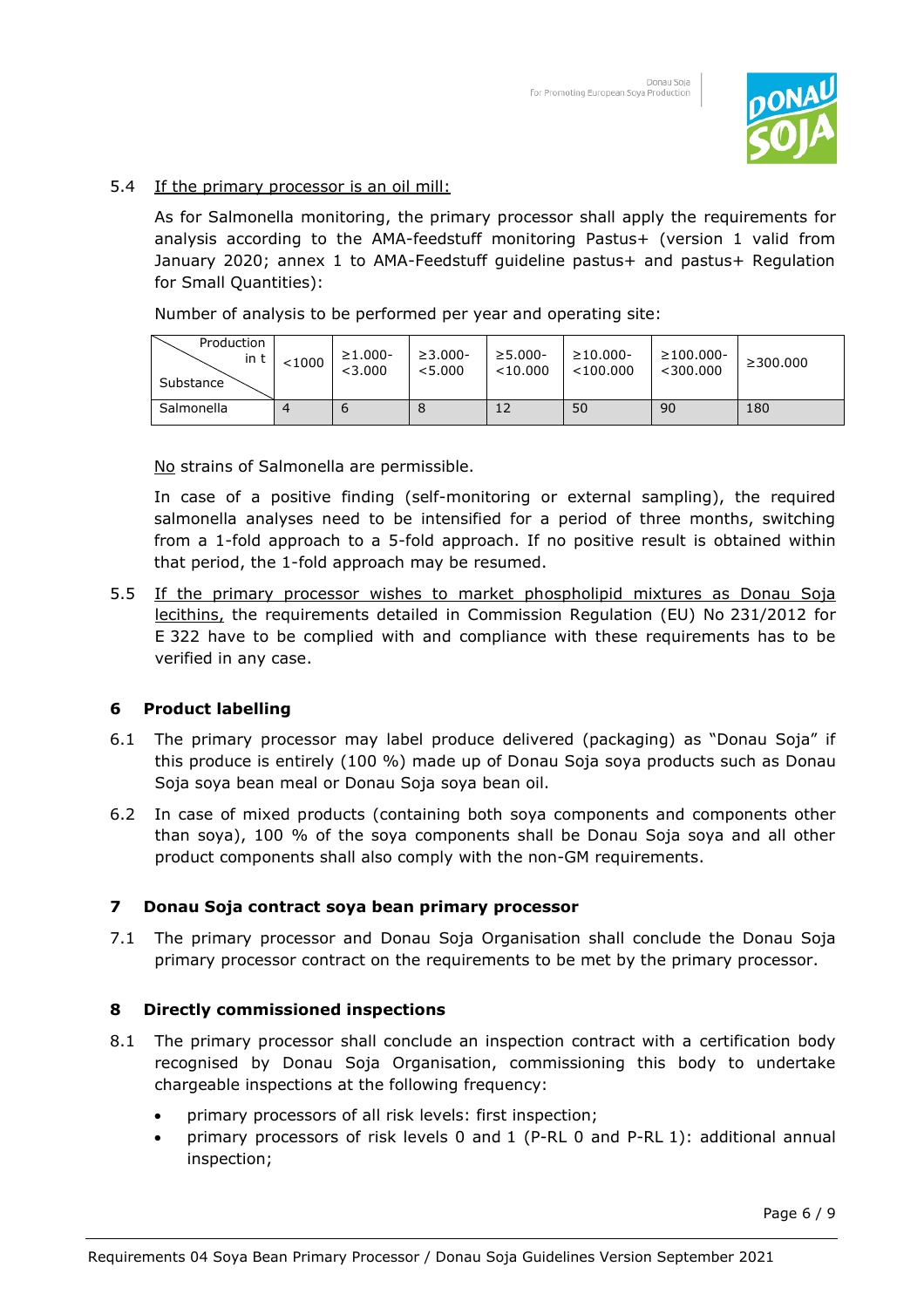

- primary processors of risk levels 2 and 3 (P-RL 2 and P-RL 3): additional inspections twice a year (one unannounced inspection).
- 8.2 The directly commissioned certification body shall take a composite sample from the entire Donau Soja soya processing line within the scope of their Donau Soja audit, and shall submit this sample for a PCR test. $<sup>1</sup>$ </sup>
- 8.3 If the certified primary processor suspends or terminates their Donau Soja activity, Donau Soja Organisation may, at the expense of the primary processor, demand a final inspection by the directly commissioned certification body to verify all conformities from the last audit to the date of termination of the contract. The scope of the final inspection shall be reduced compared to a normal inspection, whereby the exact scope shall be determined by Donau Soja Organisation, if necessary after consultation with the directly commissioned certification body.

#### **9 Supervisory inspections**

9.1 The primary processor shall accept supervisory inspections (risk-based sampling) by inspection bodies or inspectors commissioned by Donau Soja Organisation.

#### **10 Special form: own-use soya bean primary processor**

10.1 Agricultural processors mixing animal feed on their own holdings for feeding their own livestock shall be categorised as own-use primary processors and shall not be considered as compound feed producers. Acting as own-use soya bean primary processors, these operations may process own-harvested or purchased Donau Soja soya beans in a separate facility – solely for the purpose of feeding the livestock on their own holdings. Own-use soya bean primary processors may neither deal in Donau Soja soya beans (raw or processed) nor process them as a subcontractor.

The marketing of small quantities of the main product (such as soya bean cake) or of small quantities of by-products resulting from the own-use soya bean primary processor's own processing (such as soya bean oil or soya bean hulls) as Donau Soja produce will be approved on a case-by-case basis on application and following examination by Donau Soja Organisation.

- 10.2 For own-use soya bean primary processors, all Requirements R 04 (for Soya Bean Primary Processors) shall apply, with the following simplifications:
	- Paragraph 2.5 (quantity notifications): Monthly notifications of quantities of Donau Soja soya beans may be substituted by quarterly or annual notifications.
	- Paragraph 3 (outgoing deliveries of processed Donau Soja products): For outgoing deliveries of processed Donau Soja soya products, the documentation of outgoing deliveries as well as the taking and storing of retained samples is waived. The company shall document the quantities used for feeding their livestock, including the date and the lot certificate (in case of purchased soya beans).

<sup>&</sup>lt;sup>1</sup> PCR tests may only be conducted for soya beans or protein-containing soya products. Soya bean oil is not relevant for PCR analysis.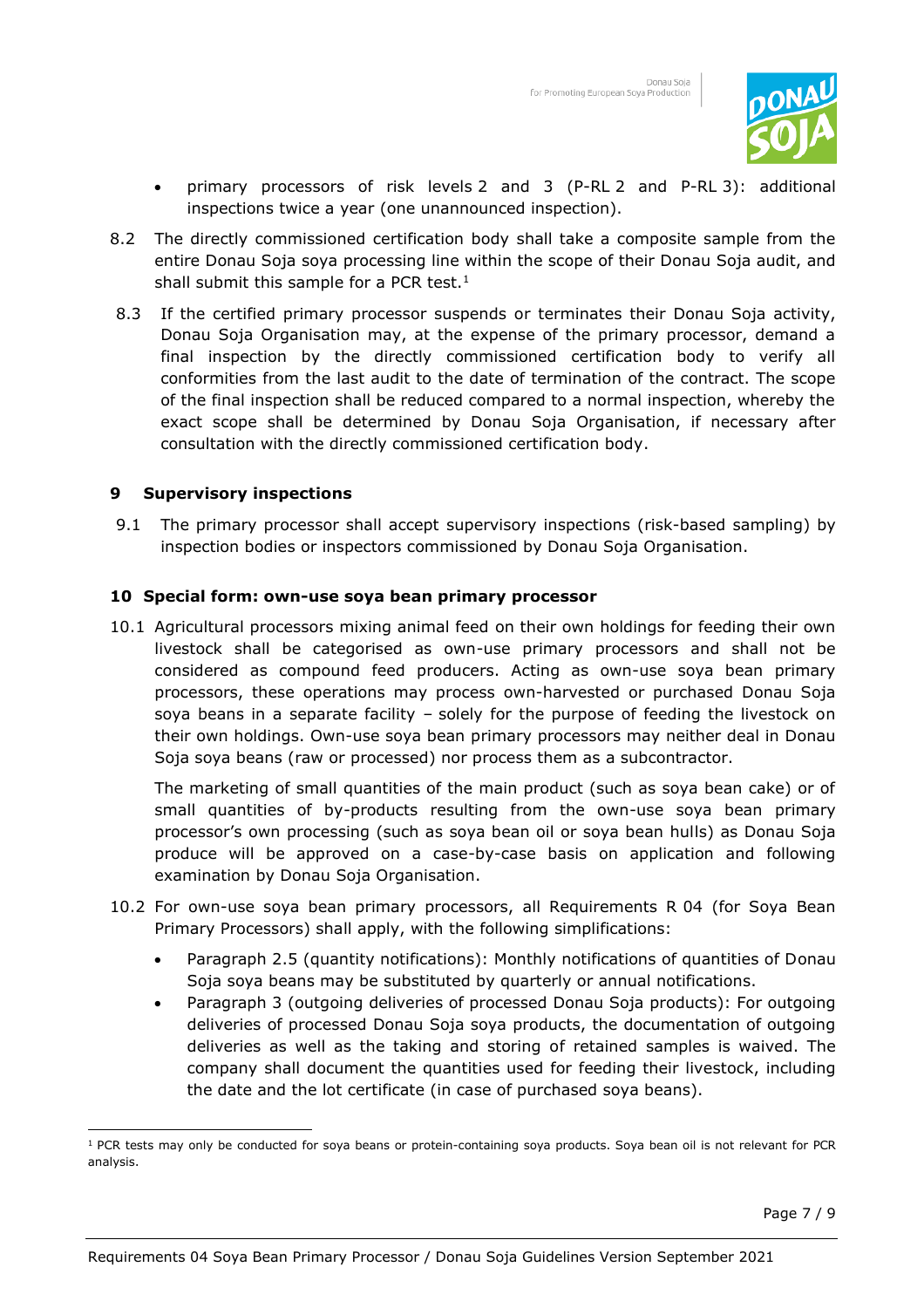

• Paragraph 5.3 (quality management/quality certification): The company may apply for a simplified QA certification. In Austria, the AMA Gütesiegel 2 home feed compounder certification with an additional checklist for own-use toasters is recognised as being equivalent to the QA certifications mentioned in paragraph 5.3.

## **11 Special case**

## **Transfer/imposition of responsibilities of a soya bean primary processor to/on other participants in the Donau Soja system (traders in particular)**

- 11.1 Specific, precisely defined tasks of a primary processor may be transferred to participants in the Donau Soja system upstream or downstream of this primary processor, following approval by the Board of Donau Soja Association.
- 11.2 A) Particularly, the purchase of Donau Soja soya beans and the associated assurance of traceability, the availability of lot certificates and the imposition of all obligations on all upstream suppliers (as provided for in the Donau Soja Guidelines and Donau Soja contracts) may be transferred by a primary processor to a trader, for instance, who will, on the one hand, organise the purchase of the Donau Soja soya beans for this primary processor and, on the other hand, buy the processed Donau Soja soya beans (e.g. Donau Soja meal) as outgoing produce from this primary processor.

B) Specific tasks of the primary processor such as checking the incoming/outgoing produce, ensuring a QA system and a corresponding certification (paragraph 5), or conducting Salmonella analyses, may not be transferred to other participants in the Donau Soja system.

11.3 If a primary processor exclusively produces Donau Soja products for a third party (particularly a trader), the obligation to monthly report the quantities of Donau Soja soya beans and to pay the licence fee (paragraph 2.5) may also be transferred. In this case, the inspection which is normally to be commissioned directly by the primary processor may also be commissioned by the trader – provided that the primary processor concerned is listed as an external production site in the inspection contract of this trader and is identified as such in the certificate. In this case, the primary processor does not receive his own certificate. In very exceptional cases and if expressly authorised by the Board of Donau Soja Association, paragraph 7 (contract between the primary processor and Donau Soja Organisation) may be waived if the contract between the primary processor and the trader clearly specifies that the primary processor shall fulfil at least the obligations detailed in paragraph 11.2 B).

## **Transfer/imposition of responsibilities of a primary collector to/on a primary processor**

11.4 If a primary processor exclusively buys Donau Soja soya beans from one primary collector, they may assume specific, precisely defined obligations of this collector.

<sup>2</sup> AMA Gütesiegel is the quality label of Agrarmarkt Austria (AMA).